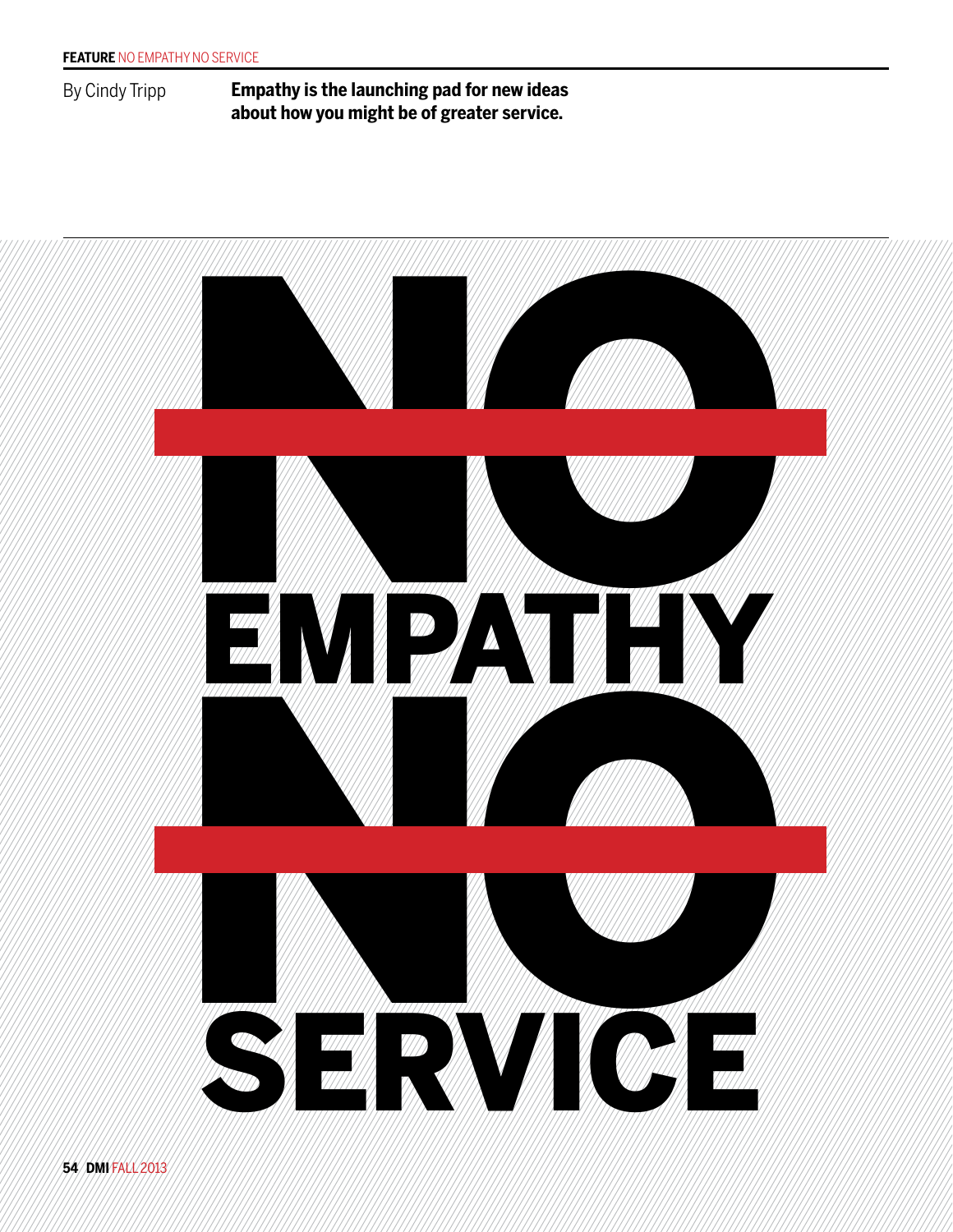# **HE DAYS OF BUILD-IT-AND-THEY-WILL-**

**COME ARE GONE**. So are the days of increasescale-and-productivity-and-profits-will-come. The industrial age has given way to the new age of the twenty-first century, in which service and experience differentiate a business. Today, a product that delivers what it functionally promises is the cost of entry, especially in the developed world. Service is the differentiator; but the success of a service inherently depends on the person being served, not necessarily on corporate goals. Business needs to go deeper than before. The key is empathy. HE DAYS (<br>
HE DAYS (<br>
COME ARE GONE. So<br>
scale-and-productive<br>
The industrial age h

> Empathy, defined by Dev Patnaik (author of *Wired to Care*) as "the ability to step outside of yourself and see the world as other people do" is the magic ingredient for unlocking insights that can yield service opportunities. You cannot be expedient and look only at empathy in the context of what *you* care about; you must look at the larger life story of the people you hope to serve. By taking this broad and empathetic stance, you will see opportunities to increase your value through service. Think about it. In your own life, is there a business that serves you in a way that fills you with fierce loyalty?

I see evidence that companies are paying attention to empathy and designing with it in mind. It is happening in places like Universal Studios's The Wizarding World of Harry Potter. It's happening at NIKEiD, Discovery Cove, Apple, and Coke. Even a rapidly growing regional tire store, Tire Discounters, demonstrates empathy in their delivery of products and services to clients on a regular basis, causing customers to post statements like "...a ray of sunshine. I can't imagine going anywhere else." I am sure you too have your list of places that seem to have developed an "empathy muscle." These businesses have good products (cost of entry) plus more (empathetic service), and they have business results (growing sales, share, or profits) that speak volumes about the power of great service design.

# **UNIVERSAL STUDIOS**

Harry Potter and the Forbidden Journey is the flagship attraction at Universal's Harry Potter area. The line for this ride can be unbearably long, and lines are the antithesis of what you want when you go to a theme park—they are boring, smelly, and tiring. Thus, imagine the surprise when you read reviews of customer experiences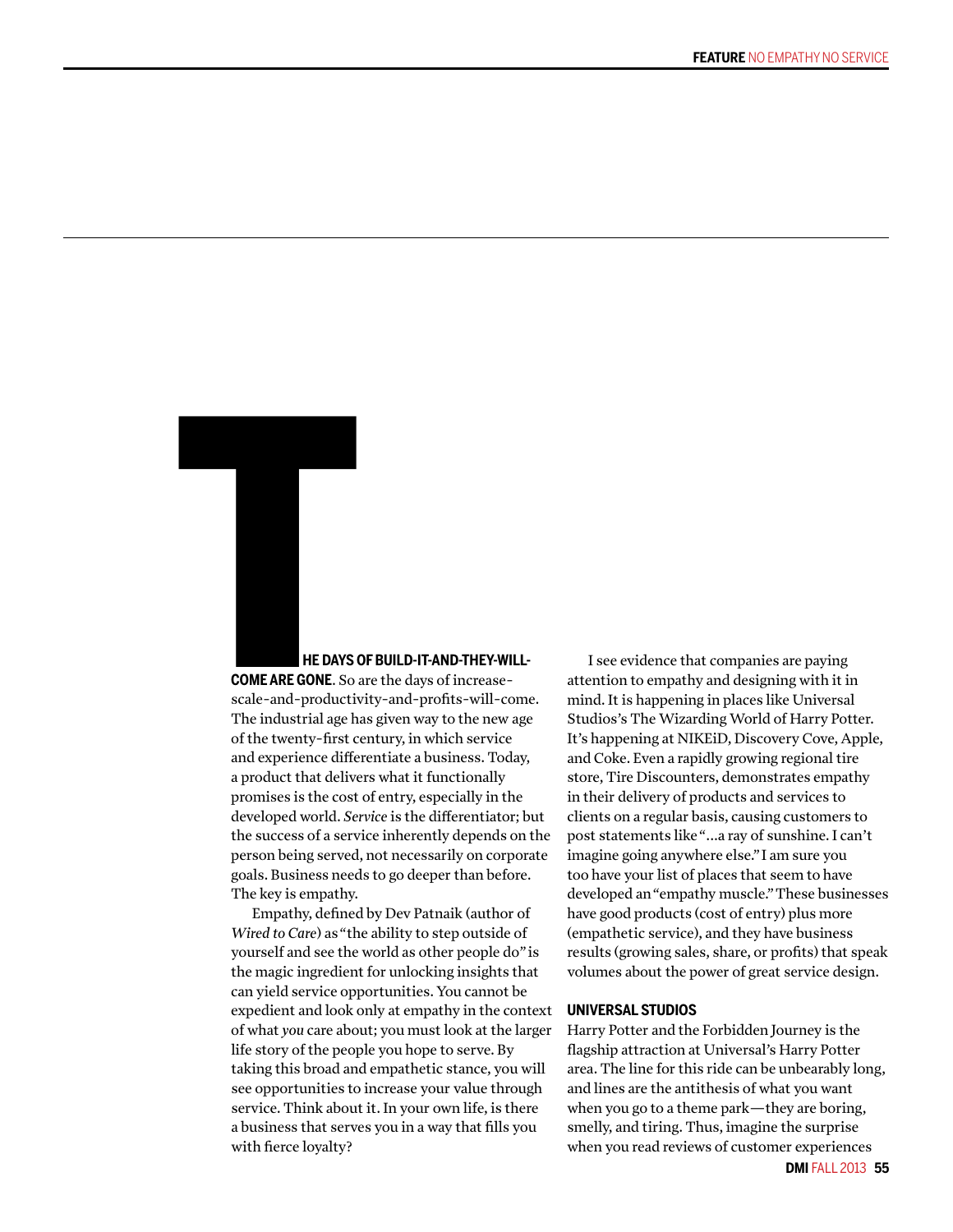like this one: "This is easily the best park experience I ever had in my life...the queue itself is an attraction."

The queue for the Forbidden Journey uses story to engage you as you move along the line. There are twists and turns as you weave through a replica of a castle. There are picture frames that come to life and holographic images of Harry Potter actors that interact with you and advance the story. The wait becomes a part of the ride. Obviously, someone at Universal considered what it was like to stand in line and chose to do something more empathetic.

# **NIKEID**

NIKEiD seems to be alert to their customers' needs. All athletes want to be spectacular, be special, have their star moment. For years, aspiring athletes have bought the shoes of their idols: Chuck Taylor, Michael Jordan, Kobe Bryant. Nike takes it much further with the ability to make their shoes and clothing *yours* uniquely (Figure 1). Although the idea of customized products is hardly new, the NIKEiD experience of designing, redesigning, sharing, purchasing, anticipating, and receiving is completely engrossing. Nike manages this entire experience with the customer's needs in mind, and does it with a site that is easy to navigate, explore, and purchase. It encourages updates and invites you to share with your friends.

# $\alpha$

# **DISCOVERY COVE**

For Discovery Cove at SeaWorld in Orlando, Florida, empathy is demonstrated in anticipating the guest's every need in order to deliver a stressfree, delightful experience. The key functional promise is "swim with dolphins," but there is so much more than that at Discovery Cove. The dolphin portion of the day represents only about 30 minutes of one's time—yet the whole day is magical. At check-in, you are whisked away into what feels like time on a tropical island. Delicious food, island music, sunscreen, and towels are all provided, and you can easily walk around or swim with just your locker key on your wrist. The atmosphere is that of a slow-paced island getaway, with lazy rivers, snorkeling with tropical fish and rays, feeding exotic birds, and sunning: a collective sigh of relaxation—until the thrill of the dolphins, which they photograph and film for you. (After all, who has a camera handy while swimming with dolphins?) You only need to bring yourself. Clearly, the designers of this resort have gone beyond typical theme park research and looked at it from a guest's perspective.

# **APPLE**

Apple products are the darling of the design community, but it's Apple's services that make me sit up and take notice**.** It's not the genius bar at the Apple retail store, where one goes to have product issues fixed—that's a reframed customer service center. The thing that captures my attention is Apple's One to One service (Figure 2). Simply stated, it is a personal training system for people converting from a PC world to a MAC world to help them successfully make this transition and to build their confidence in leveraging their new computer's full potential. For about \$100 a year, you get unlimited access to personal, one-on-one time on your questions and projects, as well as access to small and large group classes. It's easy to use wherever you are—you can access it at any Apple retail store in the country once you are a member. One To One alleviates fear and builds confidence, resulting in a deeper integration of Apple into your life and a deeper

## **FIGURE 1.**

*Nike shoe fans come to the NIKEiD site to design their own shoes with all manner of colors and patterns, just as their sports heros do.*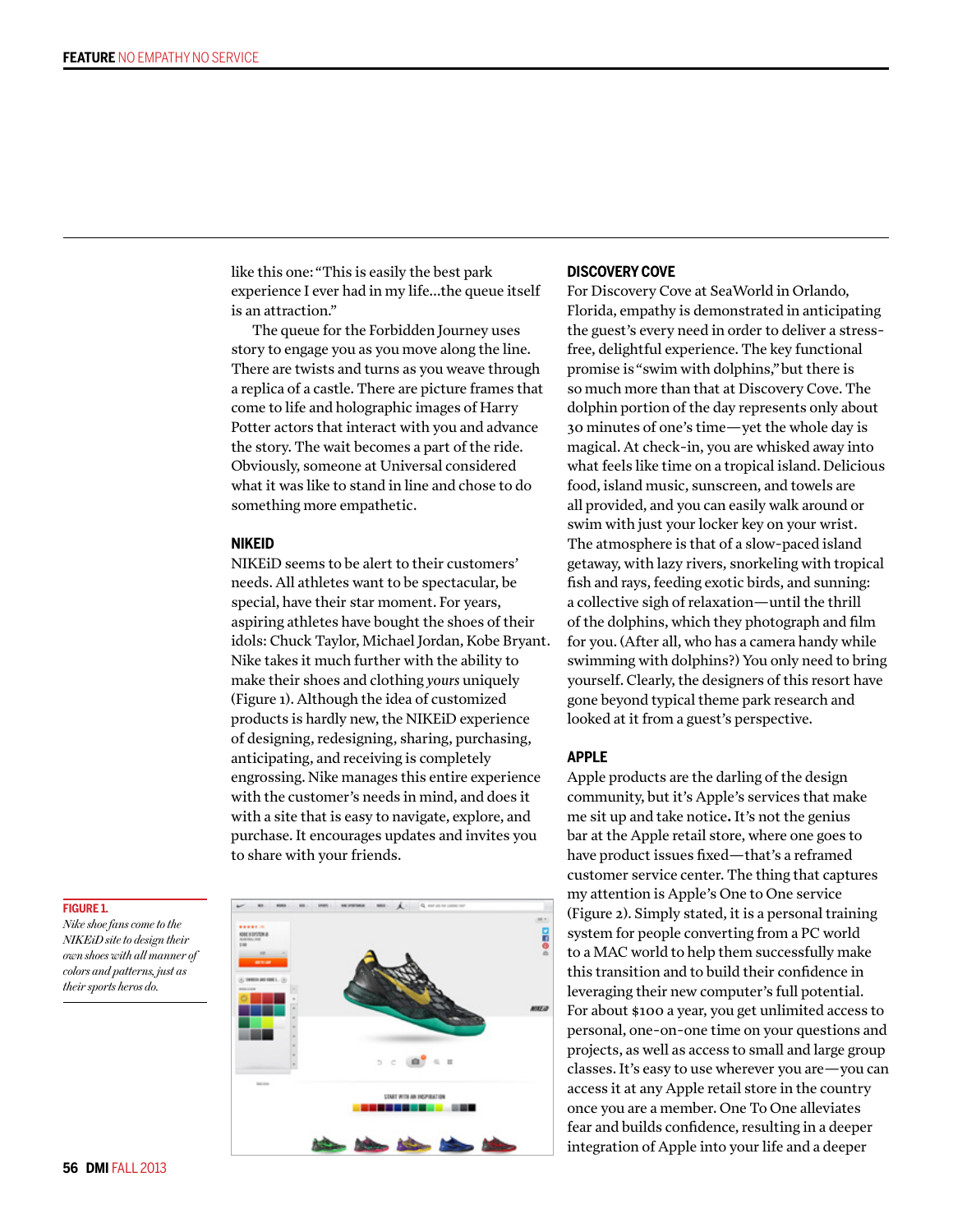# **Service is the di!erentiator; but the success of a service inherently depends on the person being served, not necessarily on corporate goals.**

# **FIGURE 2.**

*Working on a PC but wish you were a Mac user? Apple makes it so much less daunting by offering one-to-one training to new owners.*



connection to your Apple store and its friendly knowledgeable staff. Simply good business.

# **COCA-COLA**

If you are in the consumables business, the theme park example and others may not seem relatable. However, I believe it is applicable. Take Coca-Cola. Coke has taken something that is typically avoided (advertising) and made it enjoyable even desirable. Their Open Happiness Campaign continues to surprise with advertising that truly invites you to tune in by tapping into a deep human need, that of being connected. In the process, they serve up a little bit of happiness. Another ad campaign shows random acts of kindness caught on security cameras. As one reviewer put it, "It's hard not to feel all warm and gooey inside after being reminded of all the fleeting moments of good in our everyday lives." And isn't that what Coke is trying to be for its users: a little moment of good in our everyday lives?

# Getting there

All the services mentioned clearly meet their users where they are and in a way that is contextually relevant for their lives. What they don't do is offer services only from the company's perspective.

How does a company get to this place? It is certainly not by doing more taste research or even shopper marketing research. You only get to a delighting campaign like Open Happiness if you go beyond your own business needs and look at the world through the eyes and hearts of the people you serve. That's empathy. It's why a company might innovate a package to be more arthritic-friendly, as Oxo has, or momfriendly, as Hellmann's has with squeeze mayo. It is looking beyond the pure corporate selfinterest into what the user needs. When you look through her or his eyes, you see not only product opportunities, but service opportunities, as well. So, Tide Stain Brain interactive web help, Tide Stain Stick, Tide Drycleaners, and Tide Loads of Hope disaster relief program all are born out of a common pool: empathy.

How does Corporate America arrive at this kind of empathy? It is not easy. After all, we are not talking about the well-oiled machine of getting product insights, but rather the process of going deep and broad with a few people to inspire our approach to many. Empathy research is a form of design research and is very different from classic market research. In his book, *Exposing the Magic of Design,* Jon Kolko does a nice job of comparing and contrasting the two types of research (see Table 1, on p.58). The critical difference he exposes is that design research's purpose is to *understand culture and identify the peculiar*, whereas market research seeks to *predict behavior and remain unbiased.* For example, a company that makes an air freshener might use marketing research to talk to a balanced sample of representative users and to seek to understand habits and practices that reflect the most common uses of their product so that it can predict usage volume. Design research, however, might recruit extremely heavy users to see all the curious uses they have for a product to better understand opportunity spaces. Or it might look at the overall family environment to see where there air quality challenges and opportunities exist and imagine what could be done differently. Empathy comes out of letting go of predicting and leaning into peculiar.

Typically, in-depth design research uses smaller sample sizes, but that may not be as troublesome as some may think. In fact, Harvard Professor Gerald Zaltman has demonstrated in his ZMET research that research with as few as 12 people can be extrapolated to larger populations. The challenge is to go deep—to listen to stories, metaphors, and imagery from the other person's perspective.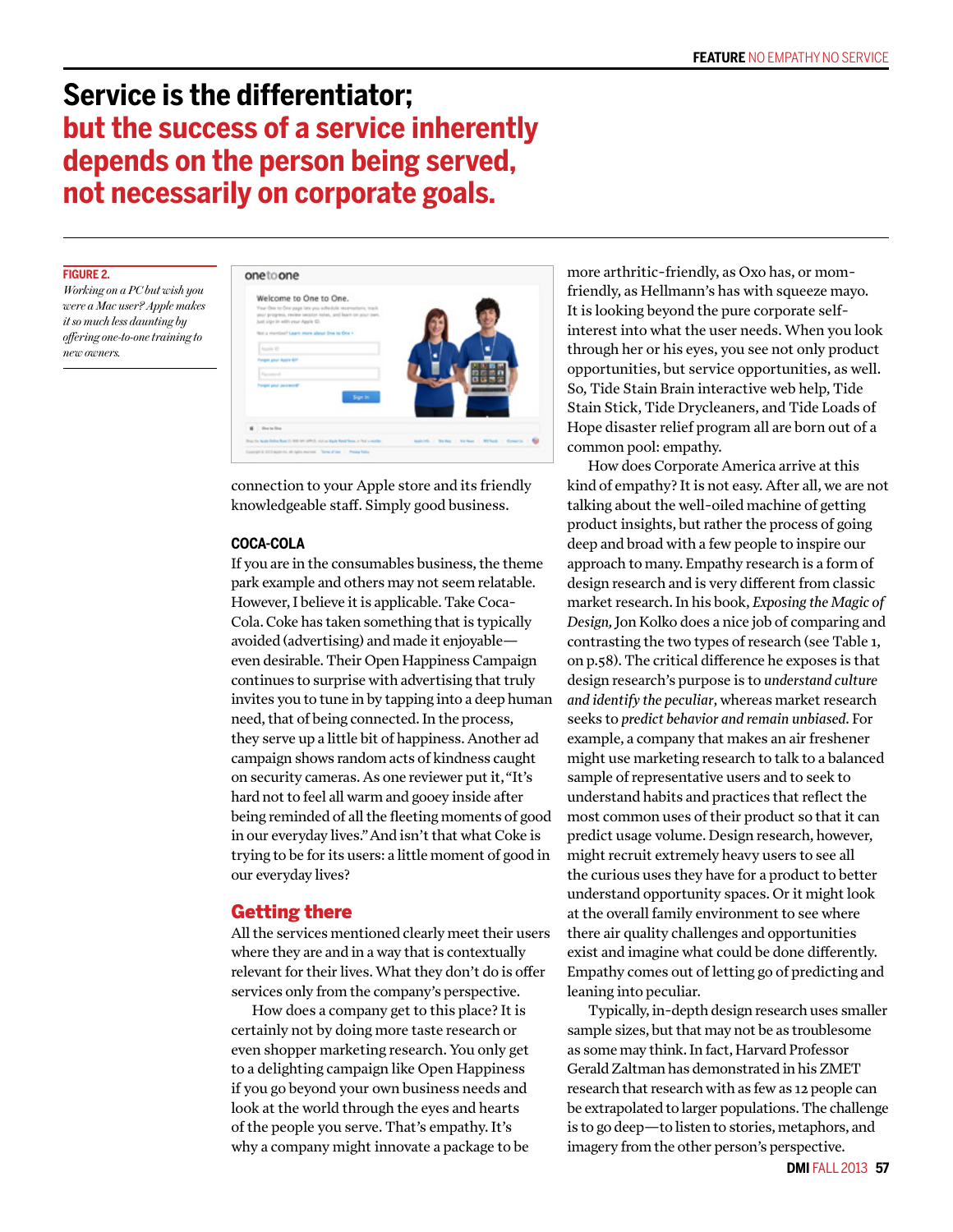| <b>DESIGN RESEARCH</b>                                                                                                              | <b>MARKET RESEARCH</b>                                                                                                                                                  |  |
|-------------------------------------------------------------------------------------------------------------------------------------|-------------------------------------------------------------------------------------------------------------------------------------------------------------------------|--|
| Focuses on people                                                                                                                   | Focuses on people                                                                                                                                                       |  |
| Can be qualitative or quantitative                                                                                                  | Can be qualitative or quantitative                                                                                                                                      |  |
| Borrows from social and behavioral sciences                                                                                         | Borrows from social and behavioral sciences                                                                                                                             |  |
| Attempts to understand culture. Looks at the styles,<br>words, tools, and workarounds people use in an effort<br>to inspire design. | Attempts to predict behavior. Looks at what people say<br>they would do and at what they actually do, in an effort to<br>predict what they might do in a new situation. |  |
| Celebrates the unique and peculiar. The rare or obscure in<br>observations can lead to a new or interesting idea.                   | Avoids the unique and peculiar. The goal is to understand<br>mass responses; outliers are frequently ignored.                                                           |  |
| Avoiding bias is irrelevant. The goal is not to be objective<br>but instead to be rigorous.                                         | Avoiding bias is critical. The statistical analyses of data<br>require an objective point of view.                                                                      |  |

So, how do you do it? How do you get to empathy? Some guidance on how to start this journey

to empathy can be found in Table 2. First and foremost, you have to reframe the way you see the people you serve—stop calling them your target market—or any name that turns them into a statistic or a bullseye. Instead, consider them to be people: the people you hope to serve, your stakeholders. That reframe alone opens your eyes and leads you into a different type of engagement with them.

Even healthcare buys into this reframe and the power of empathy. Recently Cleveland Clinic CEO and President Toby Cosgrove, MD, noted that "offering compassion, showing empathy, and providing patients with the responsiveness they deserve can improve outcomes and speed recovery."

You Like

Empathy: The Human Connection to Patient Care

Cleveland Clinic is so committed to this that it is hosting its annual Patient Experience Summit for a fourth year. (Check out its YouTube video on empathy—and the screen shot in Figure 3—to learn how the clinic sees the people it serves.)

With empathy as your framework, you can better listen to the people you want to know. And you need to get to know them in human ways. Imagine going out on blind dates with people you hope to serve. On these dates, which are one-onone and unstructured, you can connect to your potential user as a human being first and begin to better understand what help looks like in her life before the official research begins. Or you can shadow your customers in their daily lives. For instance, when I was at P&G researching the use of our hand-laundry products in a developing market, we had our executives in that country visit homes and do the hand laundry under the guidance of the household mom. Needless to say, it was an eye-opening experience. The executives realized that their product was in fact too harsh on hands and that their advertising was not connecting with customers in the way they had imagined. The realization unlocked business results that had been inexplicable for years.

Truly, to get to empathy, you have to get yourself and your team out of your corporate world and into your customer's world, where you

**FIGURE 3**

*The Cleveland Clinic wants its staff to get beyond the paperwork and charts to see and feel what their patients feel. The clinic is running its fourth Patient Experience Summit this year.*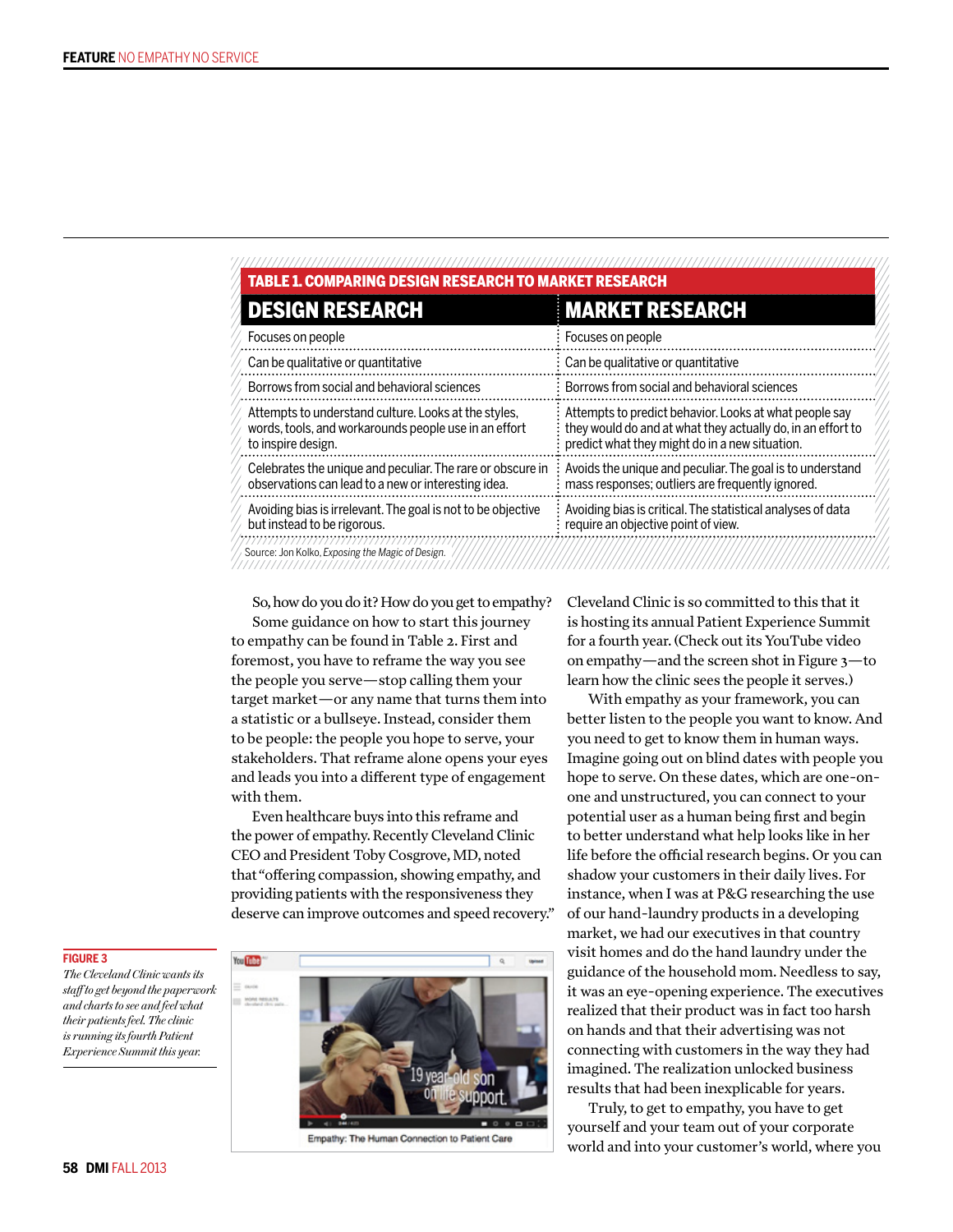| <b>PATH TO EMPATHY-<br/>INSPIRED SERVICE</b>                                                                                     | <b>YOUR STANCE</b>                                                                                                                                                 | <b>CONSIDER</b>                                                                                                                                                                           |
|----------------------------------------------------------------------------------------------------------------------------------|--------------------------------------------------------------------------------------------------------------------------------------------------------------------|-------------------------------------------------------------------------------------------------------------------------------------------------------------------------------------------|
| <b>1.</b> Reframe your view of your target consumer<br>to that of a person.                                                      | Pay attention to your language. If you are<br>focused on targets, you will spend your energy<br>aiming arrows at them.                                             | letting go of what the person you are<br>researching might mean to you numerically and<br>instead get curious about who she is.                                                           |
| 2. Focus on a few people you will really get<br>to know and be open to listening to the<br>extremes of your potential user base. | Enter into her life versus her reaction to your<br>brand's world.                                                                                                  | having an open dialogue, where she controls<br>the direction of the conversation rather than<br>you having a specific agenda.                                                             |
| 3. Understand her hopes and dreams in the<br>broader context of her life.                                                        | Be curious; don't judge.                                                                                                                                           | constructing a persona inspired by the people<br>you have met, and keep it as a handy inspiration<br>as you navigate your work.                                                           |
| 4. Imagine her story and imagine what looks<br>like help to her.                                                                 | For now, don't consider whether it is something<br>you can do or not-just look at her life honestly.                                                               | solving her problem from the perspective of<br>another business or group. How would Disney<br>help her? Apple? The Red Cross?                                                             |
| 5. Now consider your brand/business strategy.<br>What might your company be able to offer<br>her?                                | Try to imagine solutions first and then to overlay<br>the business model of how to make it affordable<br>or profitable.                                            | .prototyping your service idea to learn more<br>about what the potential really is.                                                                                                       |
| 6. Check in with her about what you are thinking<br>is appealing to her.                                                         | Approach humbly with low-resolution<br>prototypes that invite her to give you her advice.<br>High-resolution samples limit feedback since<br>they look "finished." | iterating this process with her/people like<br>her over multiple iterations. Many small<br>interactions are powerful accelerators.                                                        |
| 7. Keep the personas constructed available<br>and refer to them when you make decisions or<br>need a little inspiration.         | What would Joe or Judy Persona think?                                                                                                                              | physicalizing the persona. One business I<br>know had its persona on a life-size cardboard<br>cutout in the conference room as a constant<br>reminder of the people they wanted to serve. |

can see his or her life in a broader context rather than watch from behind a two-way mirror.

The conversations you have with customers in such an interaction are different too. You do not ask direct, probing, fact-driven questions (market research can deliver that)—instead, you *listen.* You hear stories, observe behaviors and body language, and see how people connect the dots.

As you explore empathy for others, it is also important to find ways to make your frame or paradigm explicit so that you don't unknowingly filter what you learn exclusively through your own lens. Do whatever you can to use the *customer's*  lens. For example, when executives from a beauty company shadowed a woman getting her hair

done in a salon, both parties took pictures at the event. The executives photographed the things they thought were important. The woman getting her hair done was asked to do the same thing. The next day, the two sets of pictures were compared, and there was virtually no overlap. The executives took pictures of the products used on the woman; *she* took pictures of the experience. For her, getting her hair styled at the salon was a bit of fantasy and pampering. She did not take *any* photos of products. For the executives, of course, it was about shampoo, conditioner, and style gels—that is, until they saw her photos. The experience opened the floodgates and let in ideas about how their products might fit into the service.